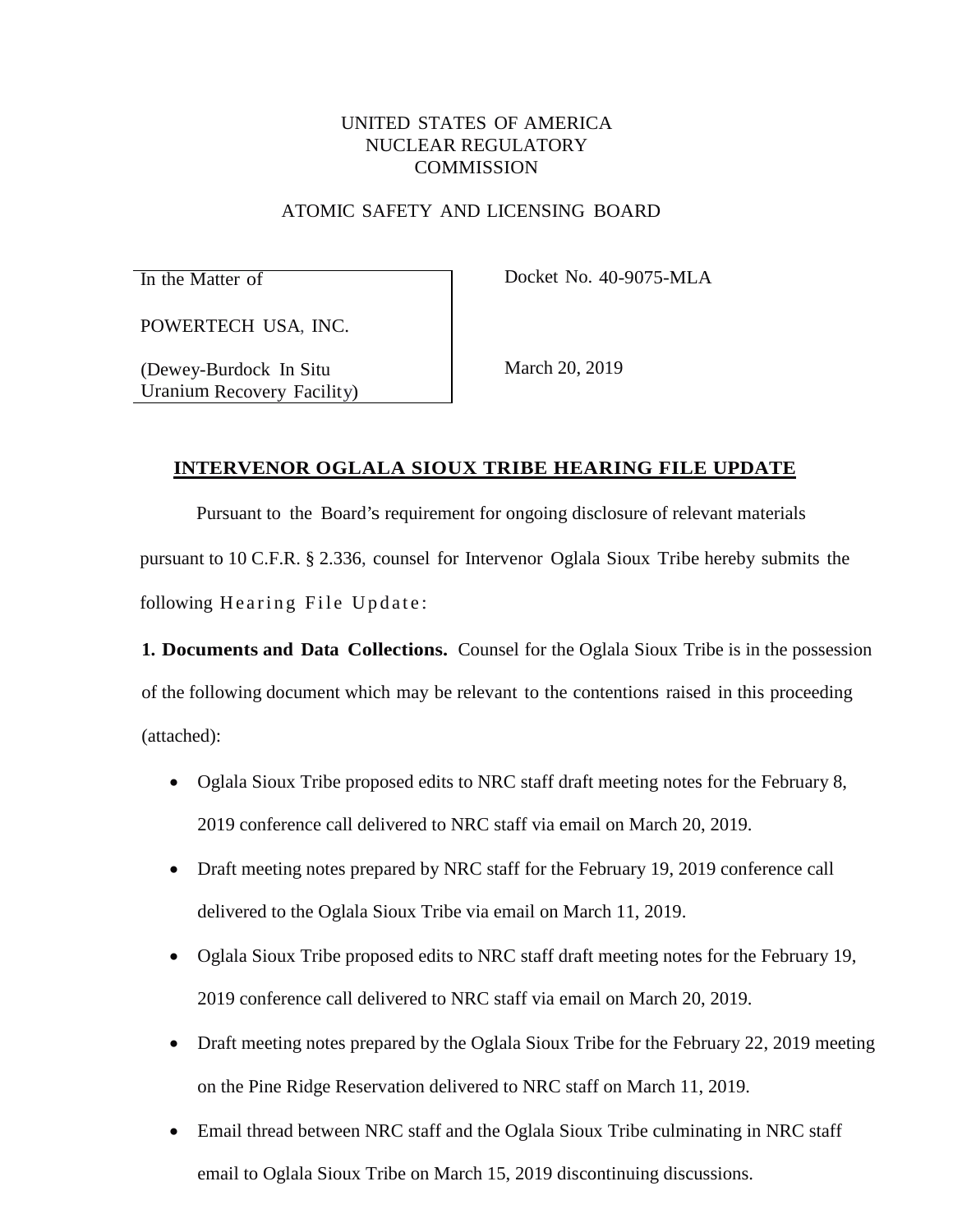**2. Certification under 2.336(c).** Pursuant to Section 2.336(c), the foregoing

disclosures constitute all relevant materials required by such section to have been

disclosed, and the disclosures are accurate and complete as of this date.

Dated this 20<sup>th</sup> day of March, 2019.

Respectfully submitted,

signed electronically by */s/* Jeffrey C. Parsons

Jeffrey C. Parsons Western Mining Action Project P.O. Box 349 Lyons, CO 80540 303-823-5738 Fax 303-823-5732 [wmap@igc.org](mailto:wmap@igc.org)

Attorney for Oglala Sioux Tribe

Dated at Lyons, Colorado this 20th day of March, 2019

Travis E. Stills Managing Attorney Energy Minerals Law Center 1911 Main Avenue, Suite 238 Durango, Colorado 81301 [stills@frontier.net](mailto:stills@frontier.net)  phone:(970)375-9231 fax: (970)382-0316